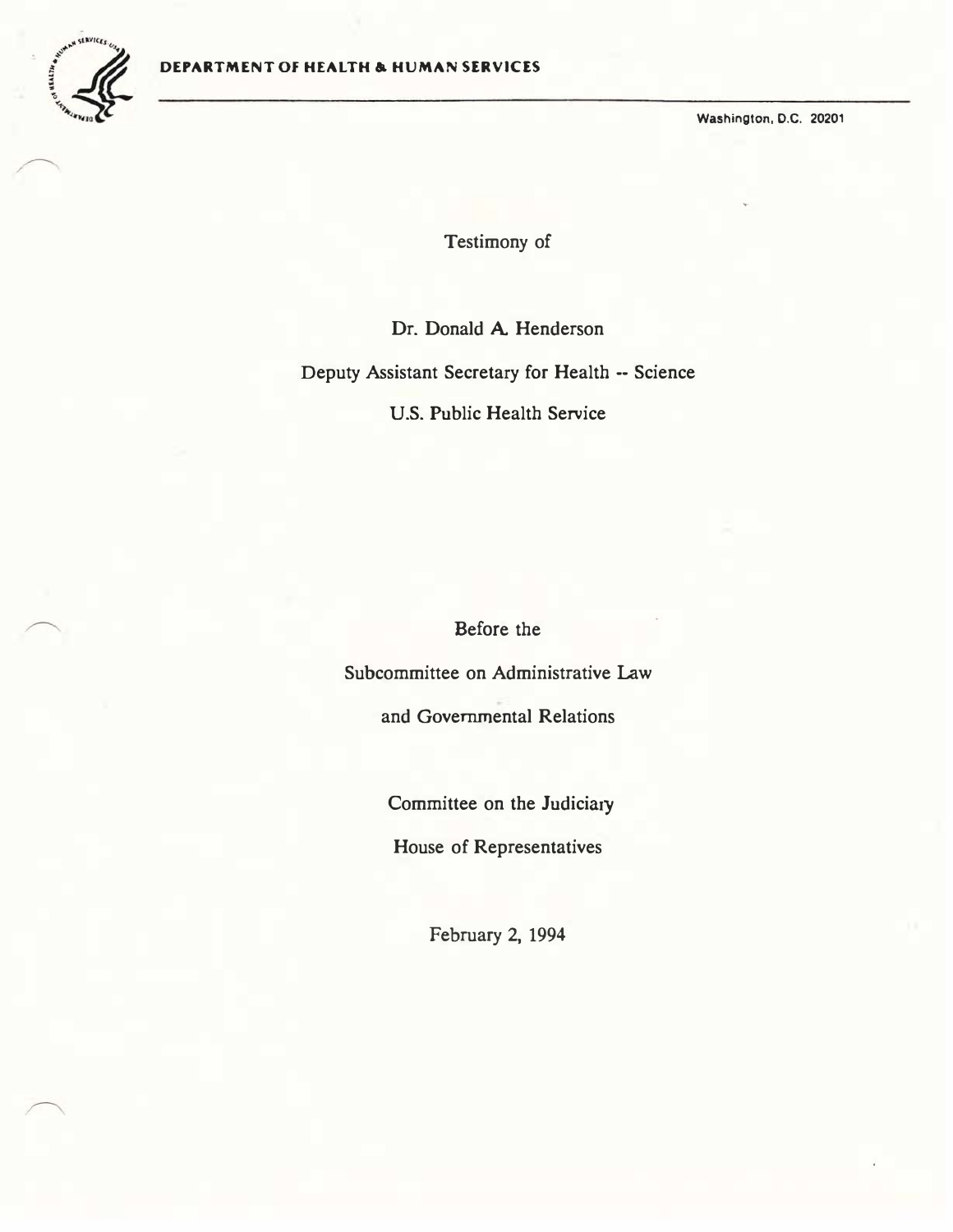Mr. Chairman and Members of the Committee:

I am Dr. D.A. Henderson, Deputy Assistant Secretary for Health-Science in the Department of Health and Human Services. Today I will describe the activities currently underway to identify all experimentation between 1944 and 1974 which was conducted or supported by HHS and which involved human exposure to ionizing radiation. Before doing so, I believe it would be helpful for me to briefly review the actions taken by HHS and its predecessor agency which, over the past 40 years, have evolved into a formal and well-codified administrative structure to assure that research involving human subjects fully takes into account both risks and benefits as well as consent which is voluntary, competent, and informed.

Today, all experiments involving human subjects whether conducted in PHS institutions or by grantees must be reviewed, approved and regularly monitored by a formally constituted Institutional Review Board (IRB).

## Protection of Human Subjects Today

The evolution of requirements for the protection of human subjects begins in 1953 at the National Institutes of Health (NIH). At that time, the NIH Clinical Center produced the first U.S. Federal policy for the protection of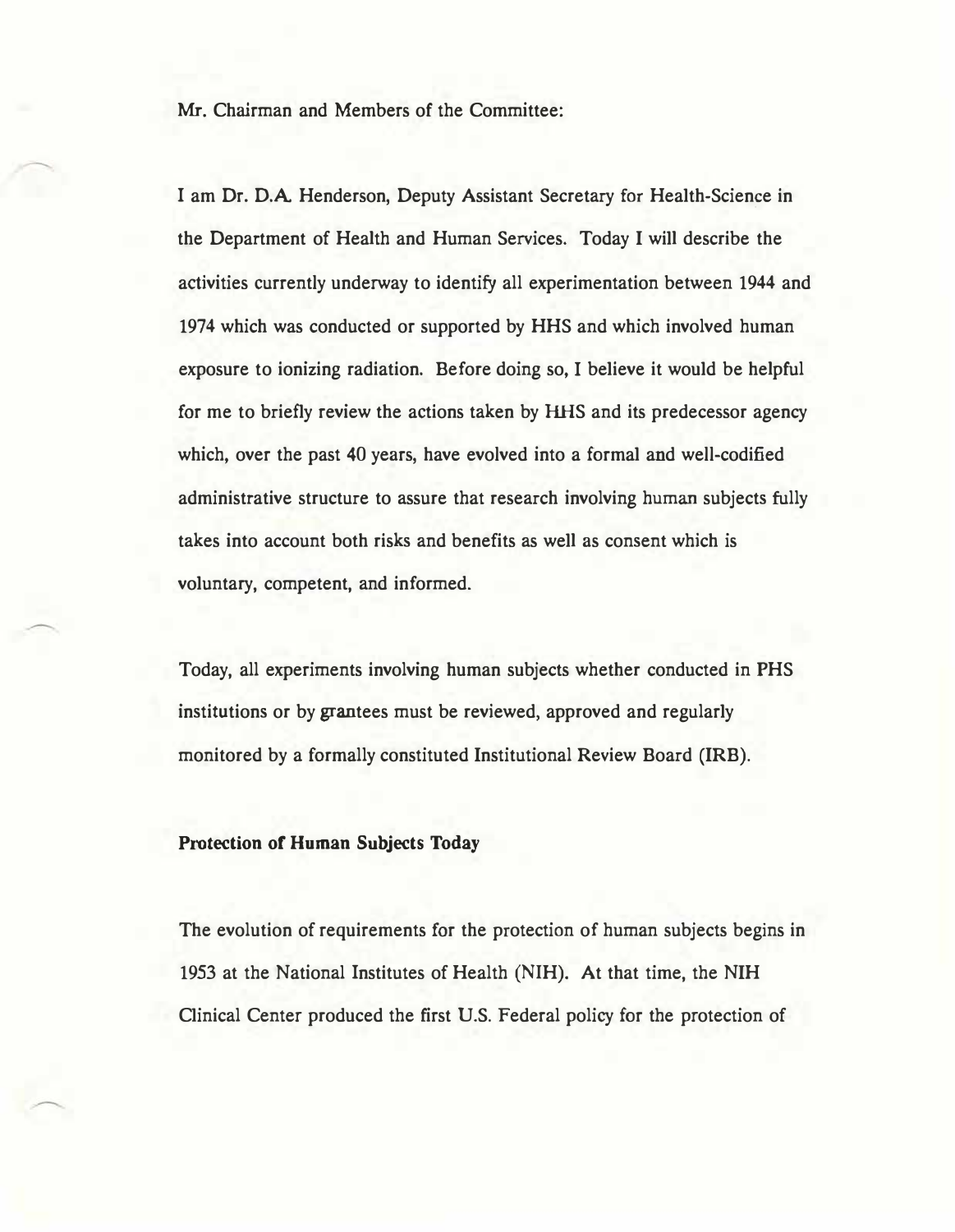human subjects. This policy and the committee that implemented it were an early step in the development of the research review mechanism, the institutional review board (IRB), that is now fundamental to the system of human subject protection throughout the United States. On February 9, 1966, the Public Health Service issued a policy that required prior review of research protocols involving human subjects in research supported by the PHS. It required several factors be carefully weighed; 1) the balance of benefits and risk to the individual; 2) methods used to obtain informed consent; and 3) the rights and welfare of the research subjects.

The Department of Health, Education, and Welfare (HEW), the predecessor to HHS, extended and formalized this policy as a regulation on May 30, 1974. The 1966 policy and the regulations that followed in 1974 were based on the concepts that freely given consent to participate in research is the cornerstone of ethical experimentation involving human subjects and that the risks of research need to be balanced against the benefits derived. The regulations established the Institutional Review Board (IRB) as the mechanism through which the adequacy of the informed consent process could be assessed and the rights and welfare of human subjects are otherwise protected.

In 1991, the core of the HHS regulations, further revised, was adopted as the Federal Policy for the Protection of Human Research Subjects. This Federal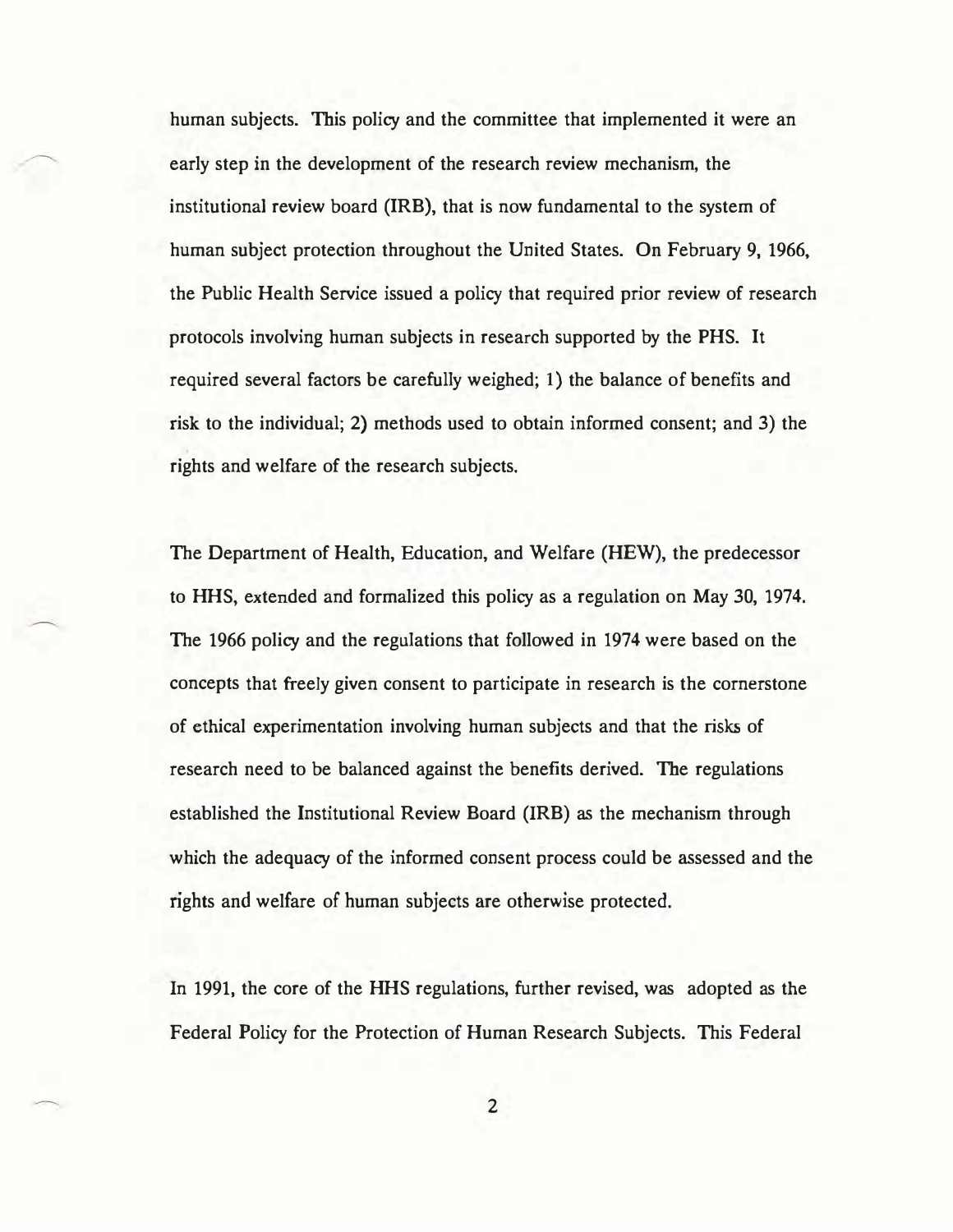Policy ( HHS, 45 CFR 46, Subpart A), or so-called "Common Rule,'' was promulgated by the sixteen Federal departments and agencies, including those represented here today, that conduct, support, or otherwise regulate human subjects research. The Policy is designed to make uniform the human protection system in all relevant Federal departments. This Policy is a framework in which investigators, institutional review board members, and others can ensure that serious efforts are being made to protect the rights and welfare of research subjects. The regulations also hold researchers and IRBs publicly accountable for their decisions and actions.

The Department of Health and Human Services's Office for Protection from Research Risks (OPRR) oversees implementation of the Policy in all HHS facilities as well as domestic and foreign institutions or sites receiving HHS funds. OPRR requires that each HHS agency and extramural research institution that conducts or supports research involving human subjects sets forth the procedures it will use to protect human subjects in a policy statement called an "assurance of compliance."

This is a formal, written commitment (i) to widely held ethical principles, (ii) to the HHS regulations for the Protection of Human Subjects, and (iii) to institutional procedures adequate to safeguard the rights and welfare of human subjects. The terms of the institution's assurance are negotiated with OPRR.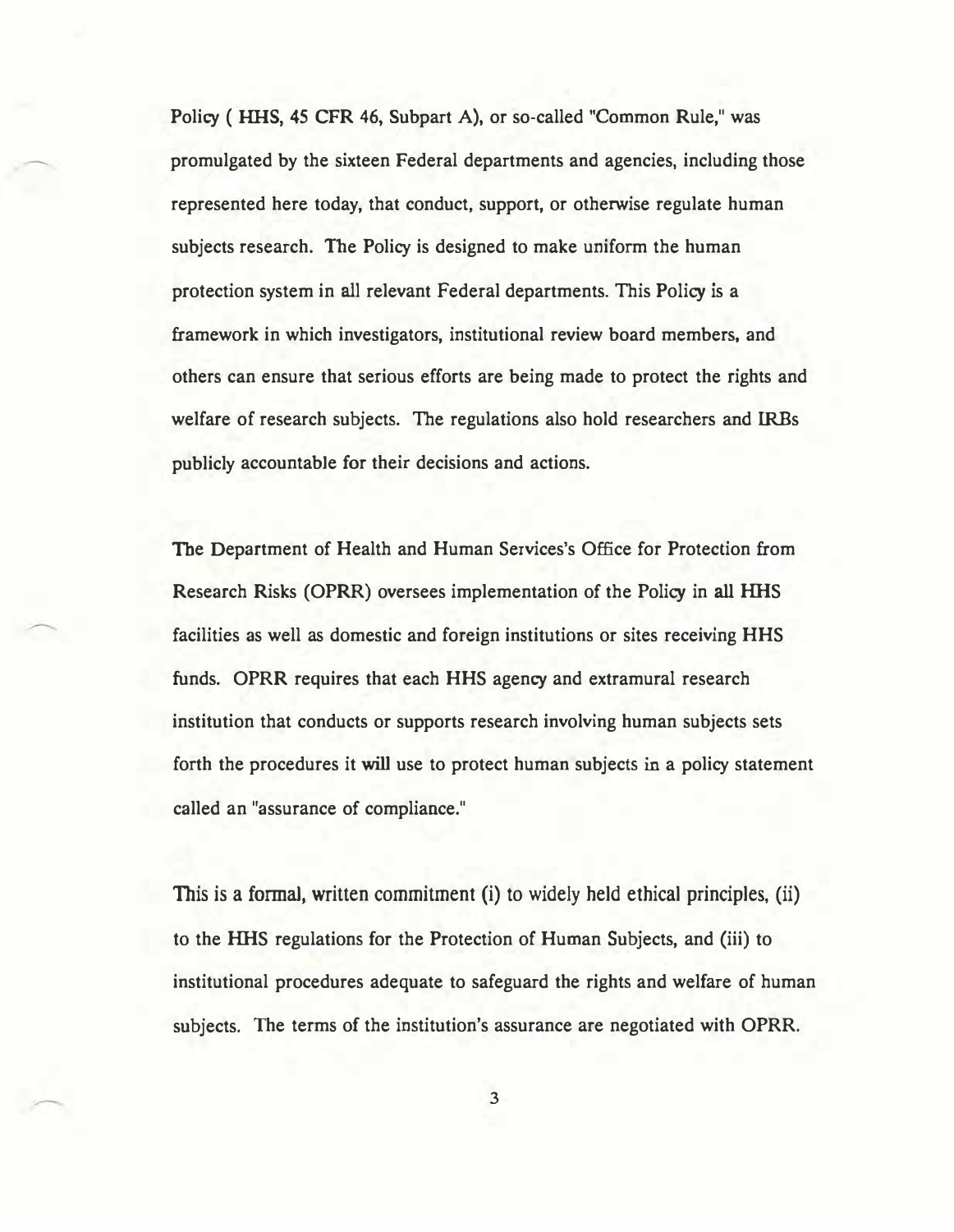OPRR has been in operation for over 20 years and is tasked with ensuring compliance with human subjects protection regulations. This office responds to allegations of noncompliance and actively pursues investigations.

It is now universally accepted that research investigators have a fundamental responsibility to safeguard the rights and welfare of the people participating in their research activities. In addition, it has been decided by law that an objective review of research activities involving human subjects by a diverse group of individuals is most likely to protect human subjects and promote ethically sound research. IRBs are generally composed of members with expertise in science, ethics and other nonscientific areas. This diversity fosters a comprehensive approach to safeguarding the rights and welfare of human subjects.

## HHS Activities

Now I would like to briefly review the efforts we are currently undertaking as a part of the White House Human Radiation Interagency Working Group. HHS is actively participating in the Working Group as well as all of its subcommittees.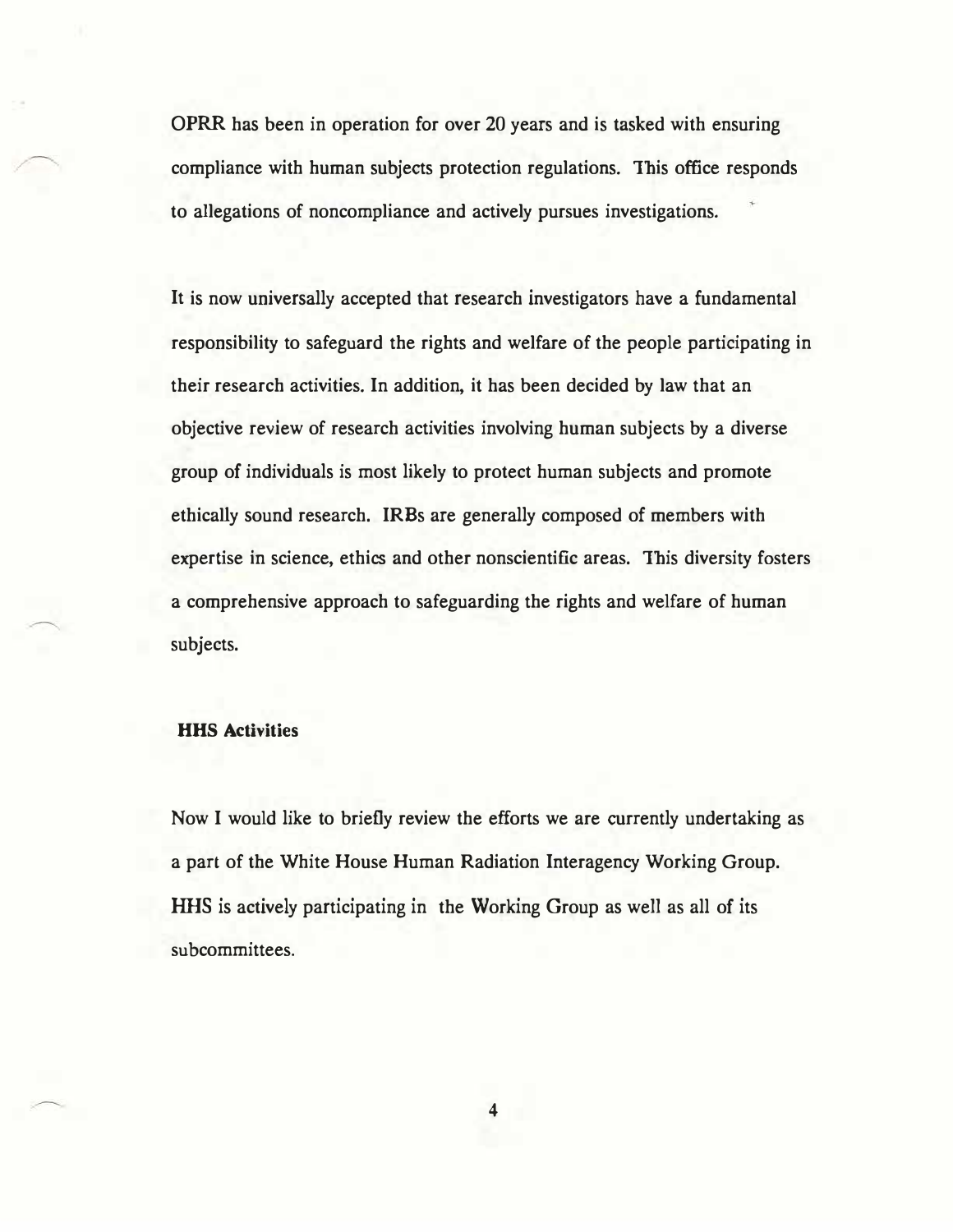We have provided a memorandum to all HHS components which:

- o asks each Departmental division to identify an individual �who will be responsible for activities related to the Working Group,
- o directs each Departmental division to begin immediately to identify records related to human experimental exposure to ionizing radiation, and
- o directs each Departmental division to retain and secure any and all records that may pertain to experimental exposure of humans to ionizing radiation.

It is anticipated that most of the experiments funded by HHS involving human exposure to ionizing radiation were funded by the Public Health Service (PHS). Therefore, a PHS Human Radiation Studies Working Group has been established with representatives from the Office of the Assistant Secretary for Health, the National Institutes of Health, the Centers for Disease Control and Prevention, the Indian Health Service, and the Food and Drug Administration. This group will provide detailed guidance and oversight to the staff investigating radiation research.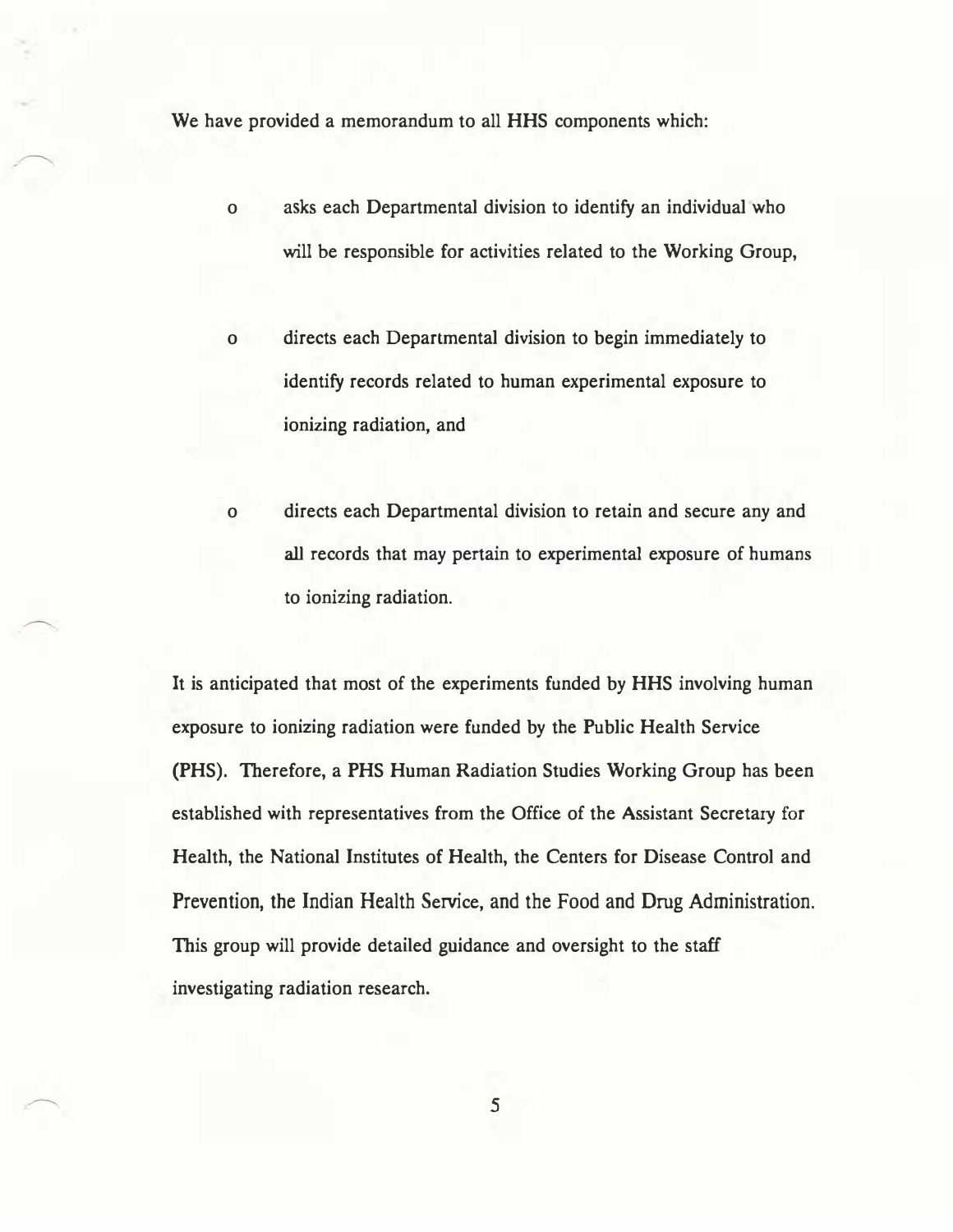Preliminary projections indicate that PHS research records will be found in many locations. For those experiments conducted by PHS employees. the records that exist are likely to be found within agency files. However, as you know, much of the research supported by the PHS is by research scientists at institutions located throughout the United States. Problematic experimentation, for reasons I have noted. most likely could have occurred prior to the mid 1960's, i.e. more than 30 years ago.

Identifying and locating the records of these grantees and contractors will require additional effort as the overwhelming majority of the records of special interest -- research protocols, documents related to informed consent, and identities of research subjects -- will be located at awardee institutions. Thus, while we are moving forward, the task is substantial and must be undertaken with considerable care. For example, we need to be concerned at every step of the way that we do not in anyway place the privacy interests of research subjects at risk.

We will be pursuing multiple leads in our efforts to identify human radiation experiments. First, we will be examining our own records of research and research grants and contracts. At the same time we will be working cooperatively with other agencies to conduct a comprehensive search of the